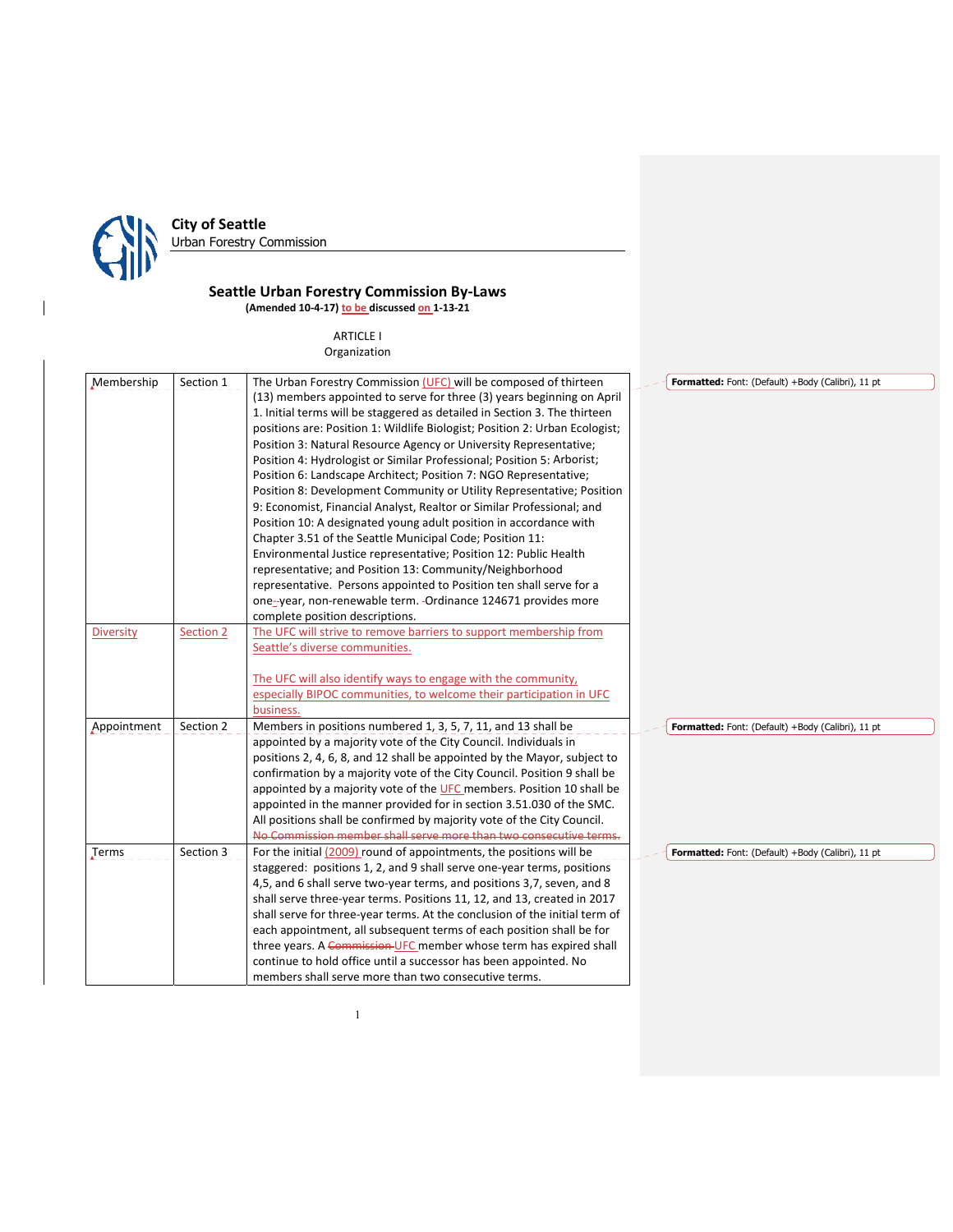| Attendance   | Section 4  | Attendance at Commission-UFC meetings is expected. Commissioners                                 | Formatted: Font: (Default) +Body (Calibri), 11 pt |
|--------------|------------|--------------------------------------------------------------------------------------------------|---------------------------------------------------|
|              |            | are required to inform the Office of Sustainability and Environment                              |                                                   |
|              |            | (OSE) Commission Ceoordinator and the Chair of an absence prior to                               |                                                   |
|              |            | the meeting. In the event of three or more unexcused absences in a                               |                                                   |
|              |            | year, the Chair can take appropriate action, including, but not limited                          |                                                   |
|              |            | to, recommending removal from the CommissionUFC.                                                 | Formatted: Font: (Default) +Body (Calibri), 11 pt |
|              |            |                                                                                                  |                                                   |
|              |            | (Notification of an absence prior to the Commission-UFC meeting is                               |                                                   |
|              |            | necessary in order to ensure a quorum at Commission UFC meetings).                               |                                                   |
| Removal      | Section 5  | The Mayor may remove any appointed member in even numbered                                       | Formatted: Font: (Default) +Body (Calibri), 11 pt |
|              |            | positions 2 through 12, subject to confirmation by majority of the City                          |                                                   |
|              |            | Council. City Council may remove any appointed member in odd                                     |                                                   |
|              |            | numbered positions 1 through 11. Position 9 may be removed by a                                  |                                                   |
|              |            | majority vote of Commissioners in positions 1 through 10.                                        |                                                   |
| Compensation | Section 6  | Members receive no compensation for service on the UFCrban                                       | Formatted: Font: (Default) +Body (Calibri), 11 pt |
|              |            | <b>Forestry Commission</b>                                                                       |                                                   |
| Extension of | Section 7  | Terms may be extended to accommodate scheduling and the                                          | Formatted: Font: (Default) +Body (Calibri), 11 pt |
| time         |            | confirmation of new Commission-UFC appointees.                                                   |                                                   |
| Vacancies    | Section 8  | Vacancies will be filled for unexpired terms in a manner similar to the<br>original appointment. | Formatted: Font: (Default) +Body (Calibri), 11 pt |
| Officers     | Section 9  | A Chair and Vice-chair will be annually elected by vote. The Vice-chair                          | Formatted: Font: (Default) +Body (Calibri), 11 pt |
|              |            | may act in the position of the Chair when the Chair is not available or                          |                                                   |
|              |            | when the Chair delegates this role to the Vice-chair. If neither is                              |                                                   |
|              |            | available the role of the Chair can be delegated to another                                      |                                                   |
|              |            | Commissioner.                                                                                    |                                                   |
| Duties of    | Section 10 | The Chair shall exercise general supervision over the Commission's                               | Formatted: Font: (Default) +Body (Calibri), 11 pt |
| Chair        |            | UFC's business and affairs, performing all duties incidental to the office                       |                                                   |
|              |            | and those required by the Charter of the City of Seattle, law,                                   | Formatted: Font: (Default) +Body (Calibri), 11 pt |
|              |            | ordinance, and these by-laws, as well as those duties that are properly                          |                                                   |
|              |            | delegated by the CommissionUFC.                                                                  | Formatted: Font: (Default) +Body (Calibri), 11 pt |
|              |            |                                                                                                  |                                                   |
|              |            | S/he will preside at all meetings and have those powers generally                                |                                                   |
|              |            | assigned such an officer. S/he will act as spokesperson for the                                  |                                                   |
|              |            | Commission and as its representative at meetings with other                                      |                                                   |
|              |            | organizations and committees unless such representation is otherwise                             |                                                   |
|              |            | authorized by the CommissionUFC. The Chair may, however, delegate                                | Formatted: Font: (Default) +Body (Calibri), 11 pt |
|              |            | to any Commission UFC member performance of any duties imposed                                   | Formatted: Font: (Default) +Body (Calibri), 11 pt |
|              |            | by this section. No pronouncement made as spokesperson or                                        |                                                   |
|              |            | representative will obligate or commit the Commission-UFC except as                              | Formatted: Font: (Default) +Body (Calibri), 11 pt |
|              |            | provided by these by-laws or unless authorized by the                                            |                                                   |
|              |            | Commission UFC.                                                                                  | Formatted: Font: (Default) +Body (Calibri), 11 pt |
| Committees   | Section 11 | The Commission UFC, by resolution adopted by a majority of                                       | Formatted: Font: (Default) +Body (Calibri), 11 pt |
|              |            | Commissioners, may designate or appoint one or more standing or ad-                              | Formatted: Font: (Default) +Body (Calibri), 11 pt |
|              |            | hoc committees, each of which shall consist of two or more                                       |                                                   |
|              |            | Commissioners and may include other individuals to provide specific                              |                                                   |
|              |            | expertise who are not Commissioners. Such individuals shall have                                 |                                                   |
|              |            | appropriate qualifications and serve in an advisory capacity.                                    |                                                   |
| Chair Ex-    | Section 12 | The Chair serves ex-officio on all committees.                                                   | Formatted: Font: (Default) +Body (Calibri), 11 pt |
| officio      |            |                                                                                                  |                                                   |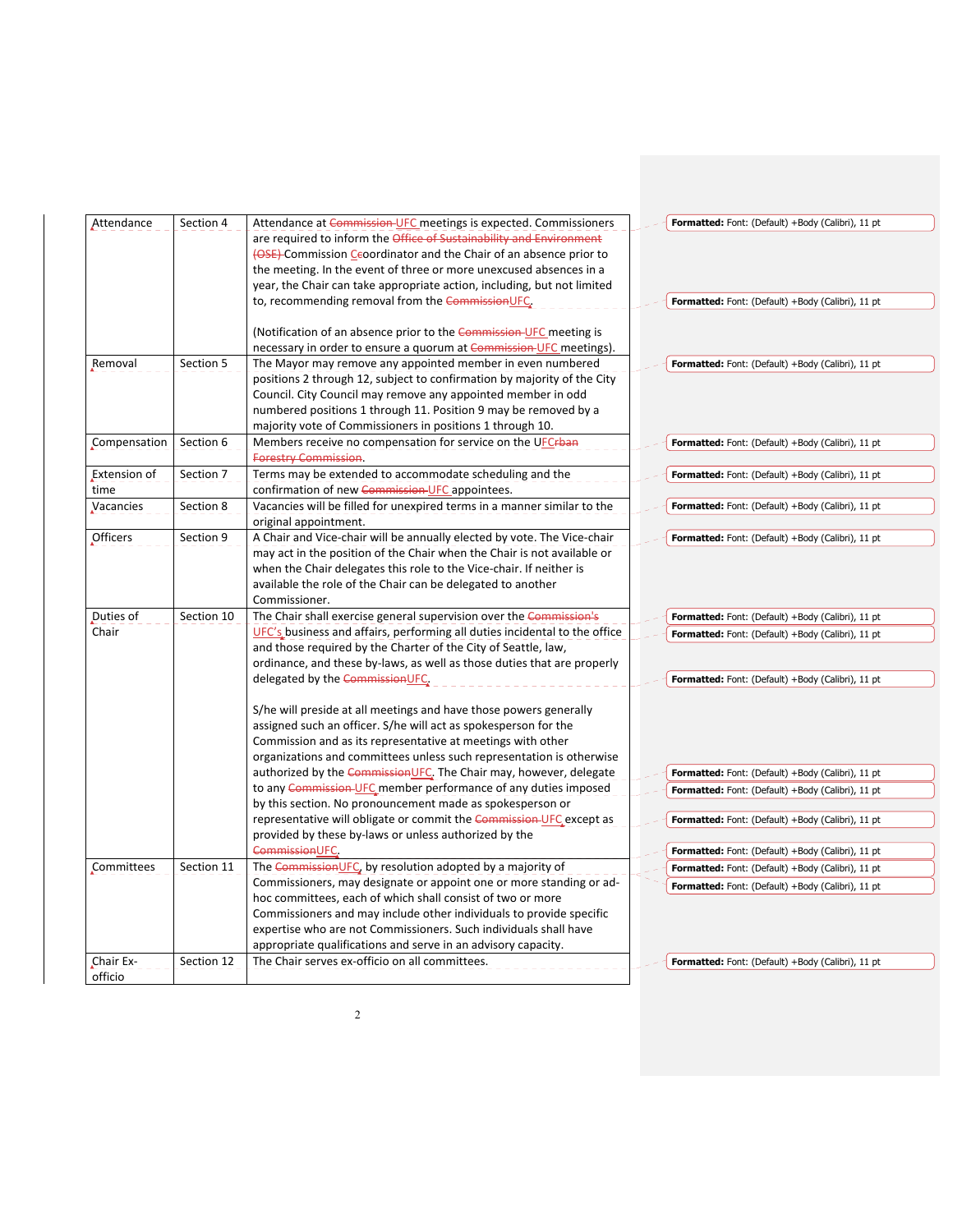| Act as body | Section 13 | The Commission-UFC acts as a body in making its decisions and    | Formatted: Font: (Default) +Body (Calibri), 11 pt |
|-------------|------------|------------------------------------------------------------------|---------------------------------------------------|
|             |            | announcing them. No member may use agency letterhead or speak or | Formatted: Font: (Default) +Body (Calibri), 11 pt |
|             |            | act for the Commission UFC without prior authorization from the  | Formatted: Font: (Default) +Body (Calibri), 11 pt |
|             |            | Chair.                                                           |                                                   |
| Address     | Section 14 | The physical address of the Commission-UFC shall be:             | Formatted: Font: (Default) +Body (Calibri), 11 pt |
|             |            | Office of Sustainability and Environment                         | Formatted: Font: (Default) +Body (Calibri), 11 pt |
|             |            | City of Seattle                                                  |                                                   |
|             |            |                                                                  | Formatted: Font: (Default) +Body (Calibri), 7 pt  |
|             |            | Mailing address:<br>P.O. Box 94729                               | Formatted: Font: (Default) +Body (Calibri), 11 pt |
|             |            |                                                                  |                                                   |
|             |            | Seattle, WA 98124-4729                                           |                                                   |
|             |            |                                                                  | Formatted: Font: (Default) +Body (Calibri)        |
|             |            | Street address:                                                  | Formatted: Font: (Default) +Body (Calibri), 11 pt |
|             |            | 700 Fifth Avenue, Suite 1868                                     |                                                   |
|             |            | Seattle, WA 98124                                                |                                                   |

|                    |           | <b>ARTICLE II</b><br><b>Meetings</b>                                                                                                                                                                                                                                                                                                                  | Formatted: Font: (Default) +Body (Calibri), 11 pt |
|--------------------|-----------|-------------------------------------------------------------------------------------------------------------------------------------------------------------------------------------------------------------------------------------------------------------------------------------------------------------------------------------------------------|---------------------------------------------------|
| Public<br>meetings | Section 1 | All meetings of the UFCrban Forestry Commission, except those at which<br>personnel matters will be discussed, will be open to the public.                                                                                                                                                                                                            | Formatted: Font: (Default) +Body (Calibri), 11 pt |
| Meetings           | Section 2 | Regular meetings of the Commission-UFC will be held on the first and                                                                                                                                                                                                                                                                                  | Formatted: Font: (Default) +Body (Calibri), 11 pt |
|                    |           | second Wednesday of each month in the Seattle Municipal Tower (room<br>locations may vary). In the event a change in location is necessary, effort<br>will be made to inform the public in advance. Additional meetings may<br>be scheduled as necessary. The City will make reasonable<br>accommodation, upon request, for people with disabilities. | Formatted: Font: (Default) +Body (Calibri), 11 pt |
|                    |           | Special meetings of the Commission-UFC may be held whenever and                                                                                                                                                                                                                                                                                       | Formatted: Font: (Default) +Body (Calibri), 11 pt |
|                    |           | wherever the Commission-UFC may determine. The Chair may call such                                                                                                                                                                                                                                                                                    | Formatted: Font: (Default) +Body (Calibri), 11 pt |
|                    |           | meetings. The Chair will issue such a call upon the request of seven (7)                                                                                                                                                                                                                                                                              |                                                   |
|                    |           | or more Commission-UFC members.                                                                                                                                                                                                                                                                                                                       | Formatted: Font: (Default) +Body (Calibri), 11 pt |
|                    |           | Committee meetings will be held in City offices unless reason exists to<br>hold them at another location. Meetings will be scheduled in advance<br>by the Committee Chair. An agenda will be prepared at the direction of<br>the Chair and in consultation with staff and its substance conveyed to all<br>Commissioners.                             |                                                   |
|                    |           | Commission-UFC meetings will comply with requirements of the Open<br>Public Meetings Act (RCW 42.30).                                                                                                                                                                                                                                                 | Formatted: Font: (Default) +Body (Calibri), 11 pt |
|                    |           | It shall not be a violation of the Open Public Meetings Act requirements                                                                                                                                                                                                                                                                              |                                                   |
|                    |           | for a majority of the Commission-UFC members to travel together or                                                                                                                                                                                                                                                                                    | Formatted: Font: (Default) +Body (Calibri), 11 pt |
|                    |           | gather for purposes other than a regular meeting or a special meeting<br>provided that take no action as defined in the Open Public Meetings                                                                                                                                                                                                          |                                                   |
|                    |           | Act.                                                                                                                                                                                                                                                                                                                                                  | Formatted: Font: (Default) +Body (Calibri)        |
|                    |           |                                                                                                                                                                                                                                                                                                                                                       | Formatted: Font: (Default) +Body (Calibri), 11 pt |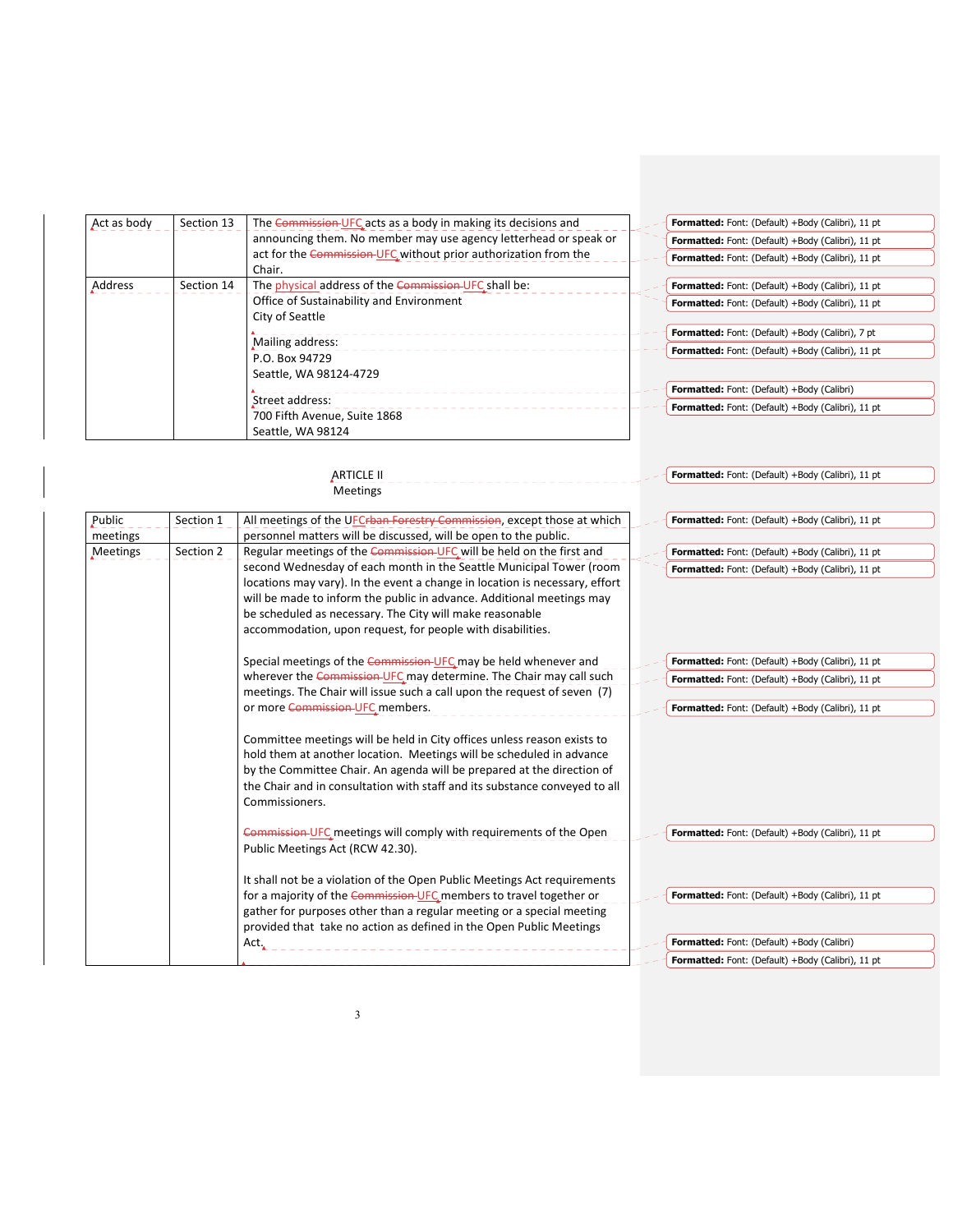|                 |           | Commissioners may form subcommittees of fewer than five members to                               |                                                   |
|-----------------|-----------|--------------------------------------------------------------------------------------------------|---------------------------------------------------|
|                 |           | participate in discussions with City Departments without triggering Open<br>Public Meetings Act. |                                                   |
| Agenda and      | Section 3 | The Chair, with support from staff, will prepare an agenda for each                              | Formatted: Font: (Default) +Body (Calibri), 11 pt |
| Notice for      |           | public meeting, prior to the meeting. Additional agenda items may be                             |                                                   |
| Public          |           | proposed by any member of the CommissionUFC, subject to the                                      | Formatted: Font: (Default) +Body (Calibri), 11 pt |
| <b>Meetings</b> |           | approval of the Chair. However, during the meetings, the Commission                              |                                                   |
|                 |           | UFC may only change the agenda with consent of the majority of                                   | Formatted: Font: (Default) +Body (Calibri), 11 pt |
|                 |           | Commission <u>ers</u> members present.                                                           |                                                   |
|                 |           |                                                                                                  | Formatted: Font: (Default) +Body (Calibri), 11 pt |
|                 |           | Commissioner-members will receive notice and agendas prior to each                               |                                                   |
|                 |           | scheduled Commission-UFC meeting.                                                                | Formatted: Font: (Default) +Body (Calibri), 11 pt |
|                 |           |                                                                                                  |                                                   |
|                 |           | Staff will make reasonable effort to post all meeting notices, current                           |                                                   |
|                 |           | agendas, and available documents noted in the agendas on the                                     |                                                   |
|                 |           | Commission UFC website. Staff will maintain a list of interested                                 | Formatted: Font: (Default) +Body (Calibri), 11 pt |
|                 |           | members of the community and make reasonable effort to send                                      |                                                   |
|                 |           | advance notice of scheduled meetings to this list.                                               |                                                   |
|                 |           |                                                                                                  |                                                   |
|                 |           | The Chair may adjust for good and sufficient reason, the regular                                 |                                                   |
|                 |           | convening time of meetings and hearings as set forth in these by-laws.                           |                                                   |
|                 |           | Reasonable effort will be made to advise, at least 24 hours in advance of                        |                                                   |
|                 |           | adjusted convening time, each Commission-UFC member and the public.                              | Formatted: Font: (Default) +Body (Calibri), 11 pt |
| Request for     | Section 4 | Requests for a Commission-UF letter, analysis, advice, or                                        | Formatted: Font: (Default) +Body (Calibri), 11 pt |
| Advice from     |           | recommendation from City Council or Executive Branch will be                                     |                                                   |
| Council or      |           | addressed to the entire CommissionUFC. Such requests shall receive                               | Formatted: Font: (Default) +Body (Calibri), 11 pt |
| Executive       |           | priority for placement on the agenda.                                                            | Formatted: Font: (Default) +Body (Calibri), 11 pt |
| <b>Branch</b>   |           |                                                                                                  |                                                   |
| Quorum          | Section 5 | A majority of the current members of the Commission-UFC constitute a                             | Formatted: Font: (Default) +Body (Calibri), 11 pt |
|                 |           | quorum in Commission-UFC meetings. In committee meetings, the                                    | Formatted: Font: (Default) +Body (Calibri), 11 pt |
|                 |           | majority of all committee members are a quorum. Provided there is a                              | Formatted: Font: (Default) +Body (Calibri), 11 pt |
|                 |           | quorum, a majority of those present are required to ratify a vote.                               |                                                   |
| Voting          | Section 6 | Each Commission UFC member is entitled to one vote. Provided a                                   | Formatted: Font: (Default) +Body (Calibri), 11 pt |
|                 |           | quorum is present at the meeting, all Commission-UFC action shall                                | Formatted: Font: (Default) +Body (Calibri), 11 pt |
|                 |           | require a motion, a second, and a majority vote of members present.                              | Formatted: Font: (Default) +Body (Calibri), 11 pt |
|                 |           |                                                                                                  |                                                   |
|                 |           | The Commission UFC will strive for consensus. When consensus is not                              | Formatted: Font: (Default) +Body (Calibri), 11 pt |
|                 |           | reached and an action is approved by majority vote, dissenting                                   |                                                   |
|                 |           | member(s) may submit a minority report to the Chair. The minority                                |                                                   |
|                 |           | report will be forwarded to the Council, the Executive Branch, and the                           |                                                   |
|                 |           | public along with any letter, analysis, advice, and recommendation or                            |                                                   |
|                 |           | similar submitted by the CommissionUFC.                                                          | Formatted: Font: (Default) +Body (Calibri), 11 pt |
| Committee       | Section 7 | The Commission-UFC will offer opportunity for public comment for 15                              | Formatted: Font: (Default) +Body (Calibri), 11 pt |
| meetings        |           | minutes at regular Commission-UFC meetings. Members of the public                                | Formatted: Font: (Default) +Body (Calibri), 11 pt |
|                 |           | who desire to speak may sign up on sheets provided by Commission-UFC.                            | Formatted: Font: (Default) +Body (Calibri), 11 pt |
|                 |           | staff-Coordinator at the beginning of the meeting.                                               |                                                   |
| Public          | Section 8 | Public comment can be offered at the beginning and/or the end of each                            | Formatted: Font: (Default) +Body (Calibri), 11 pt |
| Comment         |           | meeting. Public comment can be offered at the beginning and/or end of                            | Formatted: Font: (Default) +Body (Calibri), 11 pt |
|                 |           | each meeting. Each speaker will be limited to three (3) minutes. If more                         | Formatted: Font: (Default) +Body (Calibri), 11 pt |
|                 |           | than one member of the public from a particular group has requested to                           |                                                   |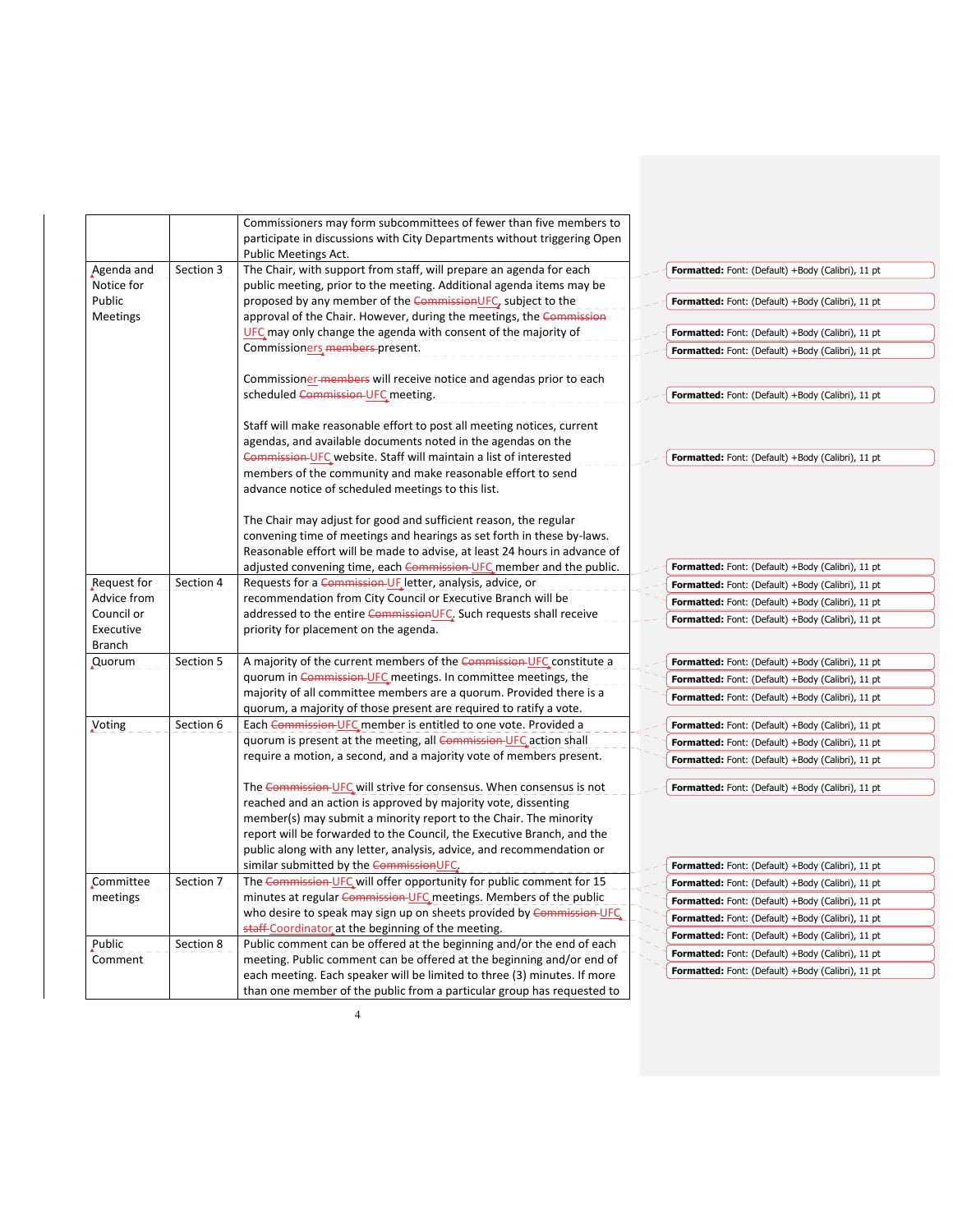|           |           | speak, the group must select one representative of the group to present<br>the group's view. In such case, the group's representative will be<br>allowed five (5) minutes to speak.<br>The Chair will recognize those individuals who signed up to speak and<br>will enforce the appropriate time limits. Speakers should preface their<br>remarks by stating their first and last names, where they live, and where<br>they work. Public comments made at meetings must be related to the<br>issues on the agenda for that meeting. Written comments will also be<br>accepted and should be directed to Commission-UFC staff-Coordinator at<br>the Office of Sustainability & Environment (OSE). | Formatted: Font: (Default) +Body (Calibri), 11 pt<br>Formatted: Font: (Default) +Body (Calibri), 11 pt |
|-----------|-----------|---------------------------------------------------------------------------------------------------------------------------------------------------------------------------------------------------------------------------------------------------------------------------------------------------------------------------------------------------------------------------------------------------------------------------------------------------------------------------------------------------------------------------------------------------------------------------------------------------------------------------------------------------------------------------------------------------|--------------------------------------------------------------------------------------------------------|
|           |           | The Chair has the right to exercise discretion in the implementation of<br>this section.                                                                                                                                                                                                                                                                                                                                                                                                                                                                                                                                                                                                          |                                                                                                        |
| Protocols | Section 9 | The Commission-UFC shall adopt Protocols to guide the Commission's                                                                                                                                                                                                                                                                                                                                                                                                                                                                                                                                                                                                                                | Formatted: Font: (Default) +Body (Calibri), 11 pt                                                      |
|           |           | and the Commission's Coordinator work.                                                                                                                                                                                                                                                                                                                                                                                                                                                                                                                                                                                                                                                            | Formatted: Font: (Default) +Body (Calibri), 11 pt                                                      |

 $\sim$ 

**Formatted:** Font: (Default) +Body (Calibri), 11 pt

**Formatted:** Font: (Default) +Body (Calibri), 11 pt

ARTICLE III Records, publications, and reports

| Records        | Section 1 | All records of the Commission-UFC will be open to public inspection.                                                                                                                                                                                                                                                                  |  | Formatted: Font: (Default) +Body (Calibri), 11 pt |
|----------------|-----------|---------------------------------------------------------------------------------------------------------------------------------------------------------------------------------------------------------------------------------------------------------------------------------------------------------------------------------------|--|---------------------------------------------------|
| Annual         | Section 2 | The Commission-UFC Chair or their designee will annually report to the                                                                                                                                                                                                                                                                |  | Formatted: Font: (Default) +Body (Calibri), 11 pt |
| report         |           | Mayor and City Council outlining the Commission's UFC's goals and                                                                                                                                                                                                                                                                     |  | Formatted: Font: (Default) +Body (Calibri), 11 pt |
|                |           | objectives, and progress toward achieving them; describing its programs                                                                                                                                                                                                                                                               |  | Formatted: Font: (Default) +Body (Calibri), 11 pt |
|                |           | and the amount of business transacted.                                                                                                                                                                                                                                                                                                |  | Formatted: Font: (Default) +Body (Calibri), 11 pt |
|                |           | Members of the Commission-UFC will be given an opportunity to review<br>the draft of the annual report.                                                                                                                                                                                                                               |  | Formatted: Font: (Default) +Body (Calibri), 11 pt |
| <b>Minutes</b> | Section 3 | Minutes of all regular Commission UFC public meetings will be promptly                                                                                                                                                                                                                                                                |  | Formatted: Font: (Default) +Body (Calibri), 11 pt |
|                |           | recorded, maintained, posted on the Commission-UFC website, and                                                                                                                                                                                                                                                                       |  | Formatted: Font: (Default) +Body (Calibri), 11 pt |
|                |           | available for public inspection.                                                                                                                                                                                                                                                                                                      |  | Formatted: Font: (Default) +Body (Calibri), 11 pt |
|                |           | Meeting minutes will list the members present and consist primarily of a<br>summary of discussion and record of action taken. Minutes in draft form<br>for any particular meeting will be forwarded to each Commission UFC<br>member prior to the subsequent meeting for appraisal and<br>action/adoption at such subsequent meeting. |  | Formatted: Font: (Default) +Body (Calibri), 11 pt |

# **ARTICLE IV** Adoption and revision of By‐laws

| Adoption | Section 1 | The Commission-UFC will adopt these by-laws for the conduct of its       |  | Formatted: Font: (Default) +Body (Calibri), 11 pt |
|----------|-----------|--------------------------------------------------------------------------|--|---------------------------------------------------|
|          |           | business. Copies of such by-laws shall be made available for public      |  | Formatted: Font: (Default) +Body (Calibri), 11 pt |
|          |           | inspection.                                                              |  |                                                   |
| Rules    | Section 2 | The rules contained in Robert's Rules of Order Newly Revised will govern |  | Formatted: Font: (Default) +Body (Calibri), 11 pt |
|          |           | this Commission-UFC in all cases to which they are applicable and in     |  | Formatted: Font: (Default) +Body (Calibri), 11 pt |
|          |           | which they are not inconsistent with these by-laws.                      |  |                                                   |
| Revision | Section 3 | These by-laws, as adopted by the CommissionUFC, may be revised or        |  | Formatted: Font: (Default) +Body (Calibri), 11 pt |
|          |           | amended at any regular meeting by a vote of at least two-thirds (2/3) of |  | Formatted: Font: (Default) +Body (Calibri), 11 pt |
|          |           | the members of the CommissionUFC, provided that notification of such     |  | Formatted: Font: (Default) +Body (Calibri), 11 pt |
|          |           |                                                                          |  |                                                   |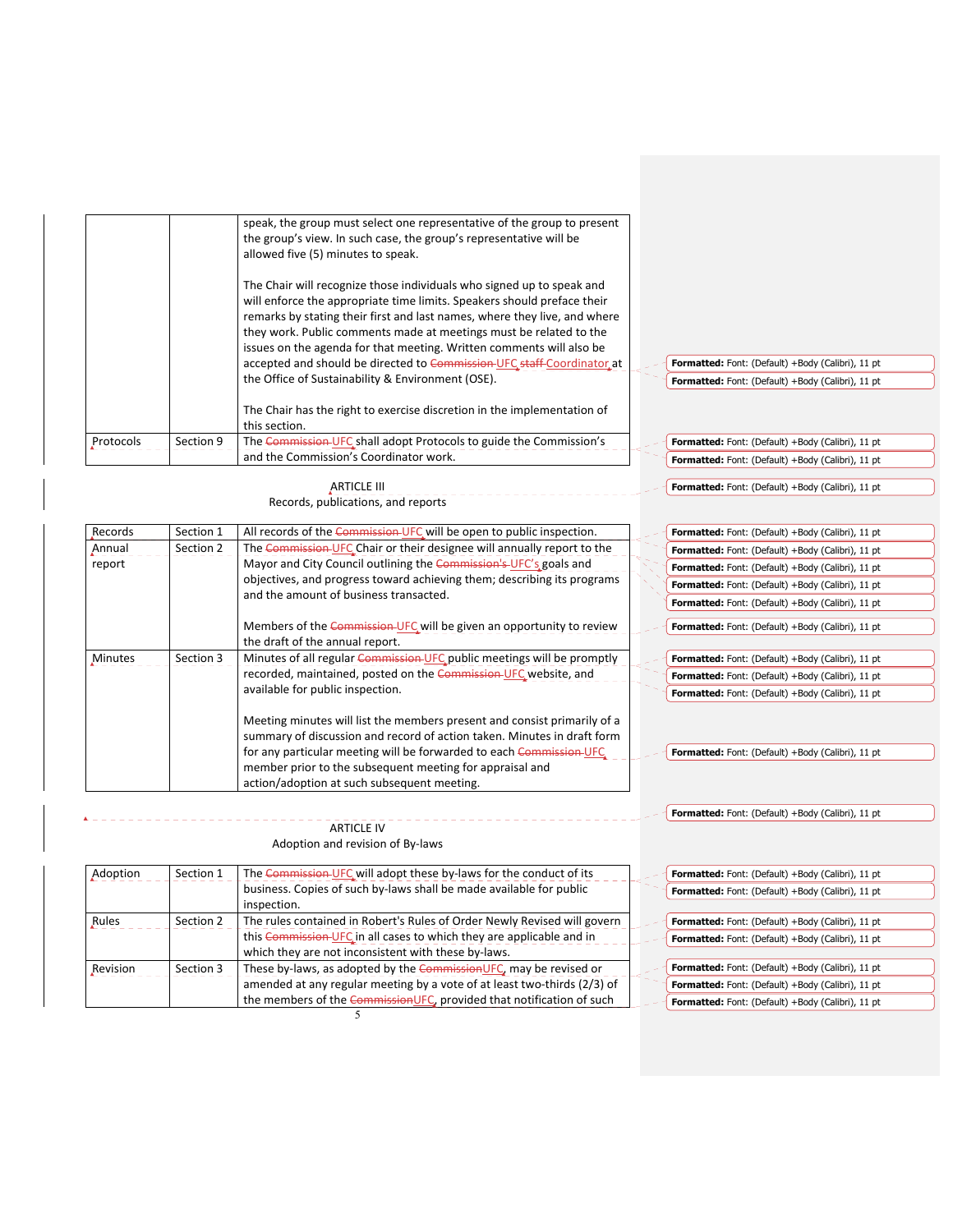| proposed revision or amendment had been made to Commissioners |
|---------------------------------------------------------------|
| thirty (30) days prior to vote.                               |
|                                                               |

|                        |           | <b>ARTICLE V</b>                                                                                                                                                                                                                      | Formatted: Font: (Default) +Body (Calibri), 11 pt |
|------------------------|-----------|---------------------------------------------------------------------------------------------------------------------------------------------------------------------------------------------------------------------------------------|---------------------------------------------------|
|                        |           | Ethics                                                                                                                                                                                                                                |                                                   |
| City Code of<br>Ethics | Section 1 | The UFCrban Forestry Commission complies with the provisions of the<br>Seattle Ethics code.                                                                                                                                           | Formatted: Font: (Default) +Body (Calibri), 11 pt |
|                        |           | Commissioners shall conduct themselves in a manner consistent with<br>the Seattle Ethics code which is appended to these bylaws.                                                                                                      |                                                   |
| Expectations           | Section 2 | Commissioners shall conduct themselves in a manner consistent with<br>the Seattle Ethics code which is appended to these bylaws. This includes<br>behaving in a civil manner towards each other, staff, and members of<br>the public. | Formatted: Font: (Default) +Body (Calibri), 11 pt |
|                        |           | Any conflict arising between members of the UFC will be resolved<br>internally.                                                                                                                                                       | Formatted: Font: (Default) +Body (Calibri), 11 pt |

|                     |           | <b>ARTICLE VI</b>                                                         | Formatted: Font: (Default) +Body (Calibri), 11 pt |
|---------------------|-----------|---------------------------------------------------------------------------|---------------------------------------------------|
|                     |           | Coordinator Commission protocols                                          | <b>Formatted: Centered</b>                        |
| <b>UFC</b>          | Section 1 | The Seattle Office of Sustainability & Environment's Urban Forestry       | Formatted: Font: (Default) +Body (Calibri), 11 pt |
| Coordinator         |           | Advisor will serve as the UFCrban Forestry Commission Coordinator.        | Formatted: Font: (Default) +Body (Calibri), 11 pt |
| protocols           |           | The Coordinator will follow the Coordinator Protocols adopted by the      | Formatted: Font: (Default) +Body (Calibri), 11 pt |
|                     |           | Commission on 7-1-20151-13-21 (enclosed)                                  | Formatted: Font: (Default) +Body (Calibri), 11 pt |
| <b>Briefing and</b> | Section 2 | The UFC will abide by briefing and letter writing protocols adopted on 4- |                                                   |
| letter writing      |           | 8-2020 (enclosed)                                                         |                                                   |
| protocols           |           |                                                                           |                                                   |

# **Coordinator Protocols**

Adopted on January 13, 2021

The Urban Forestry Commission's (Commission) mandate is to advise the Mayor and City Council concerning the establishment of policy and regulations governing the protection, management, and conservation of trees and vegetation in the city of Seattle.

The following protocols will guide the work of the Commission and Commission Coordinator (Coordinator):

# **I. General Commission support**

The Coordinator will spend up to 25 hours per month to support the Commission with the following tasks:

1. Produce, in coordination with the Commission chair, meeting agendas.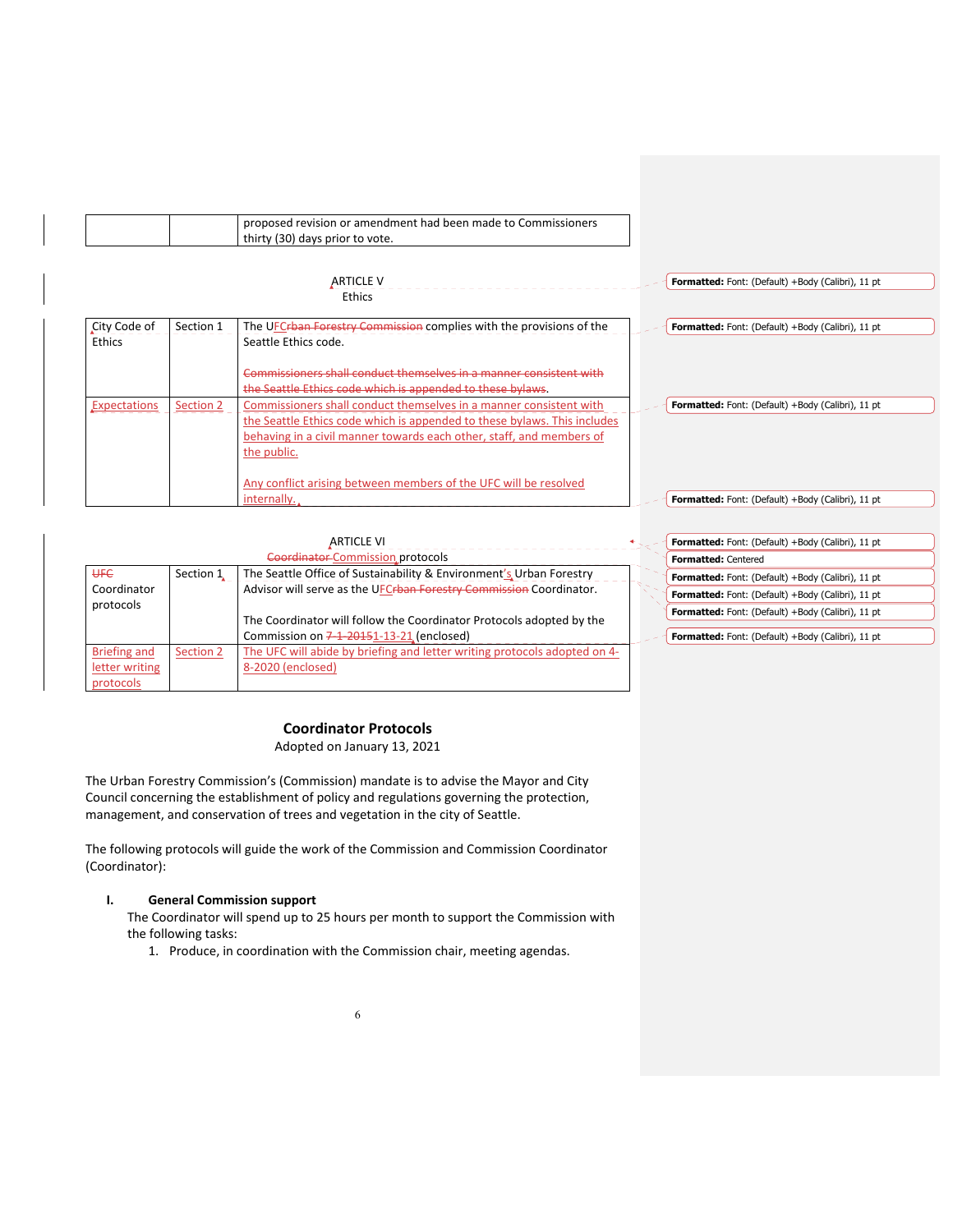- 2. Produce, at the Commission's request, initial drafts for letters of recommendation, Annual Report, annual work Plan, or other Commission documents.
- 3. Interface with City's Urban Forestry Core Team, Urban Forest Interdepartmental Team (IDT), City department staff, and other relevant organizations to schedule Commission briefings.
- 4. Provide computer and projector, or other technology, to facilitate presentations during Commission meetings.
- 5. Request relevant supporting materials and make electronic and/or hard copies available to Commissioners.
- 6. Record Commission meetings and produce meeting summaries, for review and adoption by the Commission.
- 7. Support Commission efforts to incorporate the City's Race and Social Justice Initiative principles into its work.
- 8. Manage and update the Commission's website, including posting meeting materials and recordings.
- 9. Ensure meetings and meeting materials are accessible based on Americans with Disabilities Act (ADA) requirements.
- 10. Coordinate internal and external Commission communications as to comply with Open Public Meetings Act.
- 11. Coordinate tours, trainings, or other Commission activities.
- 12. Organize the annual Urban Forestry Commission/Urban Forest Interdepartmental Team working meeting.
- 13. Run recruitment processes for Commission members in coordination with City Council and Mayor's Office staff.
- 14. Facilitate meetings with the Mayor's Office and Councilmembers.

#### **II. City department coordination**

Departments will be encouraged to brief the Commission on their urban forestry work and discuss issues and potential recommendations. The Coordinator will:

- 1. Keep City departments abreast of Commission issue development.
- 2. Ensure City departments have an opportunity to brief the Commission on issues that impact their urban forestry work.
- 3. Engage City departments to review and comment on draft Commission recommendations before they are voted on by the Commission, if possible, considering timing circumstances that might require a fast-tracked adoption of a recommendation. The intent is to promote dialogue and partnership with City departments.
- 4. Facilitate ongoing communication between the Commission and City departments.

## **III. Commission communications/recommendations**

## The Coordinator will:

- 1. Produce draft Commission communications and letters of recommendation when assigned by the Commission.
- 2. Distribute hard and electronic copies of the Commission's communications.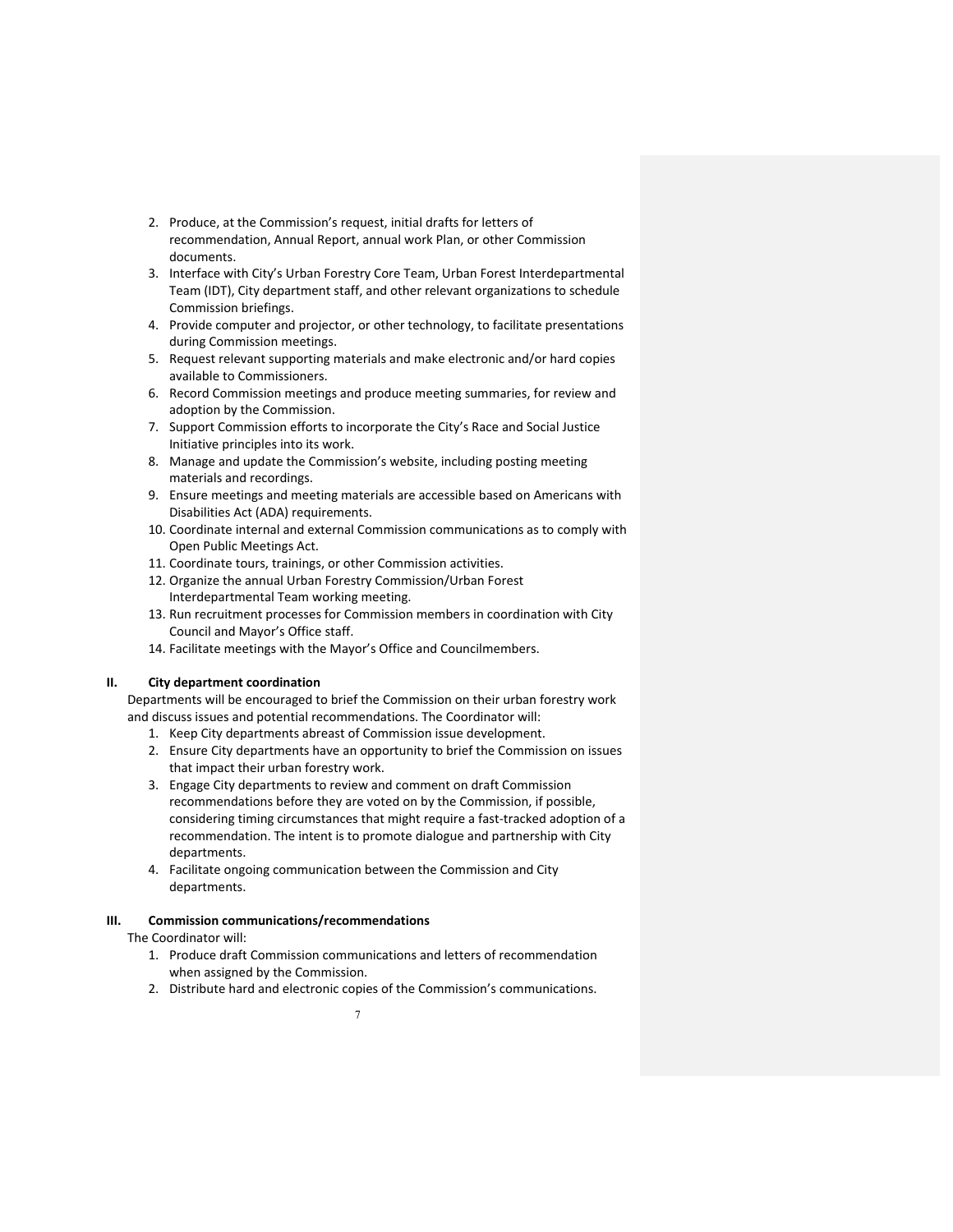3. All draft recommendations will include the following disclaimer at the top of the document:

#### **MATERIAL PREPARED FOR DISCUSSION BY THE URBAN FORESTRY COMMISSION. THIS DELIBERATIVE DOCUMENT DOES NOT REFLECT THE OPINION OF THE URBAN FORESTRY COMMISSION AND MAY OR MAY NOT MOVE FORWARD TO VOTE.**

#### **Briefing coordination and letter drafting guideprotocols** Adopted on April 8, 2020, discussed on 1‐13‐21

#### **1. Presenter Prompts:**

Purpose: The purpose of these prompts is to help clarify the intent of briefings and give Urban Forestry Commission (UFC) discussion some structure. The purpose is not to give strict guidelines on presentation but rather, share some ideas of how the presentation may be useful to both guests and the UFC. When requesting a presentation/briefing, the UFC will clearly state their interest in the subject and expectations. This will assist the UFC Coordinator in enticing people to prepare briefings/presentations to the UFC.

Procedure: Prior to the briefing, as part of the introduction, the UFC coordinator will clarify who requested the briefing. Meeting minutes will specifically reference these prompts, if presenter addresses them. UFC will then compile highlights for inclusion in the Annual Report.

Prompt Suggestions: Guests briefing the UFC will be asked to consider the following as part of their presentation or discussion:

#### 1.1. City of Seattle Staff:

- $\circ$  Was the presenter asked by UFC to give a briefing on a topic? (clarify whether or not has presented before).
- o Is this a new topic? If so, what lead to the need/creation of it?
- o How does this work relate to the protection and enhancement of Seattle's urban forest and environment, including trees, vegetation, and wildlife? Regarding the urban forest:
	- o What challenges are there related to this work?
	- o What successes are there related to this work?
	- o What future opportunities exist for protecting and expanding the urban forest related to this work?
- o If this is a continued effort, what has changed since last year (or last visit if presented prior) regarding the topic? Changes can include new guidelines, staffing levels, budget levels, scope of work, etc.
- o What impact has the UFC input had on the work? A challenge to this is understanding what documents and briefings have occurred prior to this. Changes in staff may result in institutional knowledge loss.
- o How does the topic affect the City's policy or regulations for the urban forest?
- o How has this effort incorporated the City's Race and Social Justice Initiative goals?